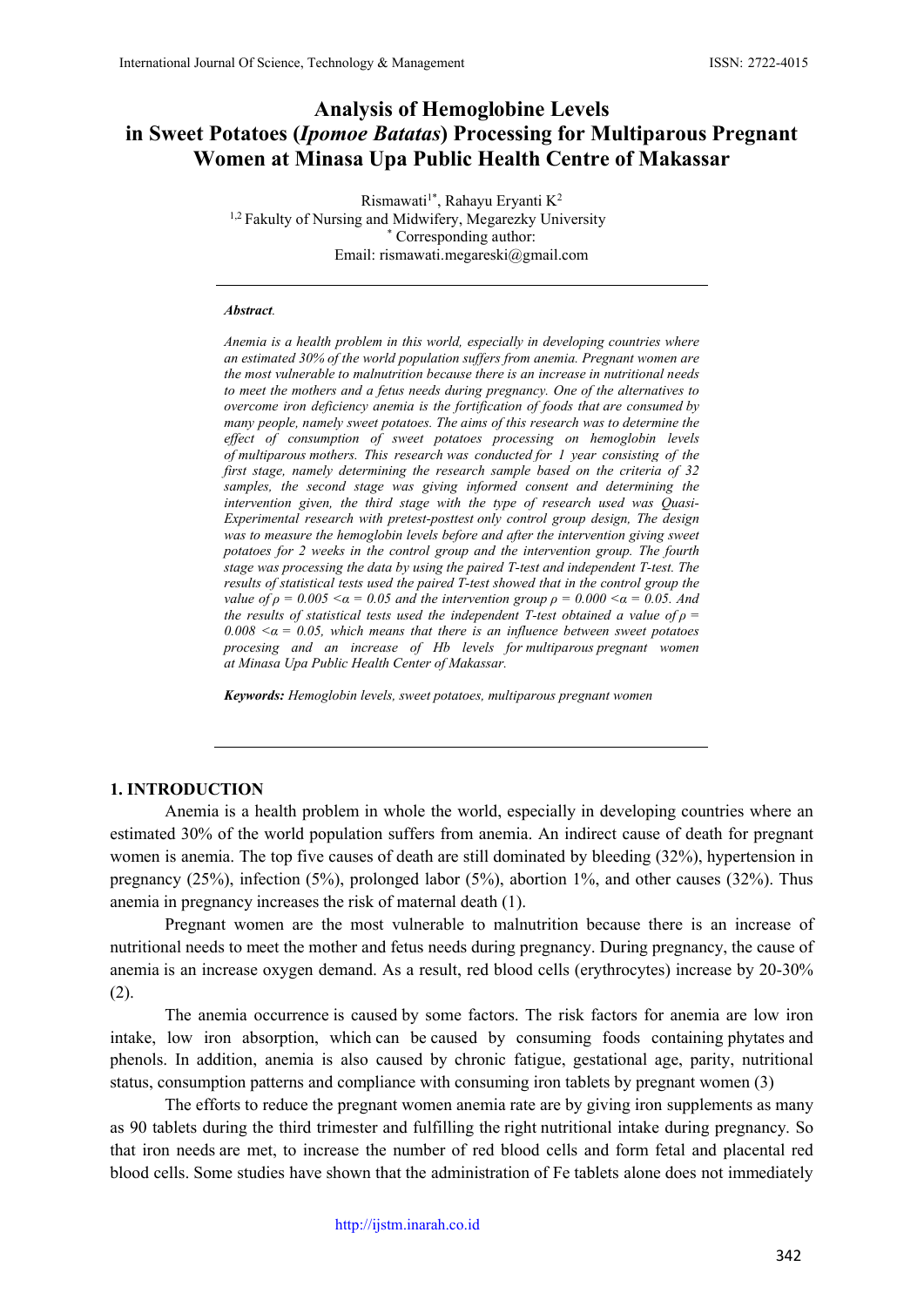resolve cases of anemia. Because iron from supplements can only be absorbed by the body about 1- 6%. The absorption of non-heme iron can be increased by the presence of absorption boosters such as vitamin C from fruits or vegetables and supplements as well as from other food factors that facilitate absorption such as meat, fish, and chicken. Conversely, avoid foods and drinks that can inhibit iron absorption such as tea, coffee, milk, and so on (4).

One of the alternatives to overcome iron deficiency anemia is fortification of food which is consumed by many people. The sweet potato was chosen as fortified food because the low-income group has higher consumption of sweet potatoes than the middle and upper economic groups. Based on Susenas data, the fortification that will be done is the addition of iron and vitamin A because various studies show that iron deficiency anemia is also found in vitamin A. Vitamin A deficiency causes impaired iron absorption, iron metabolism, and impaired mobilization of iron from iron stores for erythropoiesis (5).

Sweet potatoes contain 4 mg of iron in 100 grams, so the use of sweet potatoes can be consumed by pregnant women, which can increase hemoglobin levels in red blood cells that prevent and treat anemia because they have much iron (6).

## **II. METHODS**

This research was conducted at the Minasa Upa Public Health Center of Makassar starting on 6<sup>th</sup> July –  $29<sup>th</sup>$  September. This research used was a Quasi-Experimental study with a pretest-posttest only control group design and a sample of 32 multiparous pregnant women who were obtained using purposive sampling technique with the inclusion criteria of pregnant women in the third trimester, age> 20 years and gestation distance> 2 years. The analysis of data collection was processed analytically using the T-Paired test and the independent T-test.

### **III. RESULT AND DISCUSSION**

This research was conducted in Minasa Upa Public Health Center Makassar. The total sample was 32 respondents of multiparous pregnant women, and from 32 samples, they were divided into 2 groups, namely the control group as many as 16 mothers consuming only Fe tablets and the intervention group as many as 16 samples by consuming Fe tablets and sweet mothers processing.

| Table 2. Analysis of Hemoglobin Levels with Sweet Potatoes (Ipomoea Batatas) Processing in |  |  |  |
|--------------------------------------------------------------------------------------------|--|--|--|
| <b>Multiparous Pregnant Women.</b>                                                         |  |  |  |

| Variable     | Hemoglobine Levels in Pregnant Women |           |       |           |       |           |       |      |  |  |
|--------------|--------------------------------------|-----------|-------|-----------|-------|-----------|-------|------|--|--|
|              | Pre                                  |           | Post  |           |       | Deviation |       | Α    |  |  |
|              | Mean                                 | <b>SD</b> | Mean  | <b>SD</b> |       |           |       |      |  |  |
| Control      | 10,50                                | 0,311     | 10,63 | 0,345     | 0,005 | 0,13      |       | 0,05 |  |  |
| Intervension | 10,46                                | 0,268     | 11,16 | 0,456     | 0,000 | 0,7       | 0,008 |      |  |  |

The results of research showed that the average value of hemoglobin for pregnant women in control group before the intervention was  $10.50 \pm 0.311$  and after the intervention with the consumption only Fe tablets for 2 weeks, the average value was  $10.79 \pm 0.345$  from the results of the examination. and after the intervention, the increase of Hb levels in multiparous pregnant women was 0.293. Whereas for the intervention group before being given the intervention the average value was  $10.46 \pm 0.268$  and after being given the intervention with the consumption of Fe and sweet potato tablets for 2 weeks, the average value was  $11.20 \pm 0.456$ . From the results of the examination, it was found that there was difference between before and after the intervention to increase Hb levels in multiparous pregnant women was 0.737.

Based on the statistical test using Paired t-test, the control group value of  $\rho = 0.005 < \alpha = 0.05$ indicated that there was an effect of consumption of Fe tablets with an increase Hb levels of multiparous pregnant women at Minasa Upa Public Health Center Makassar. Whereas the intervention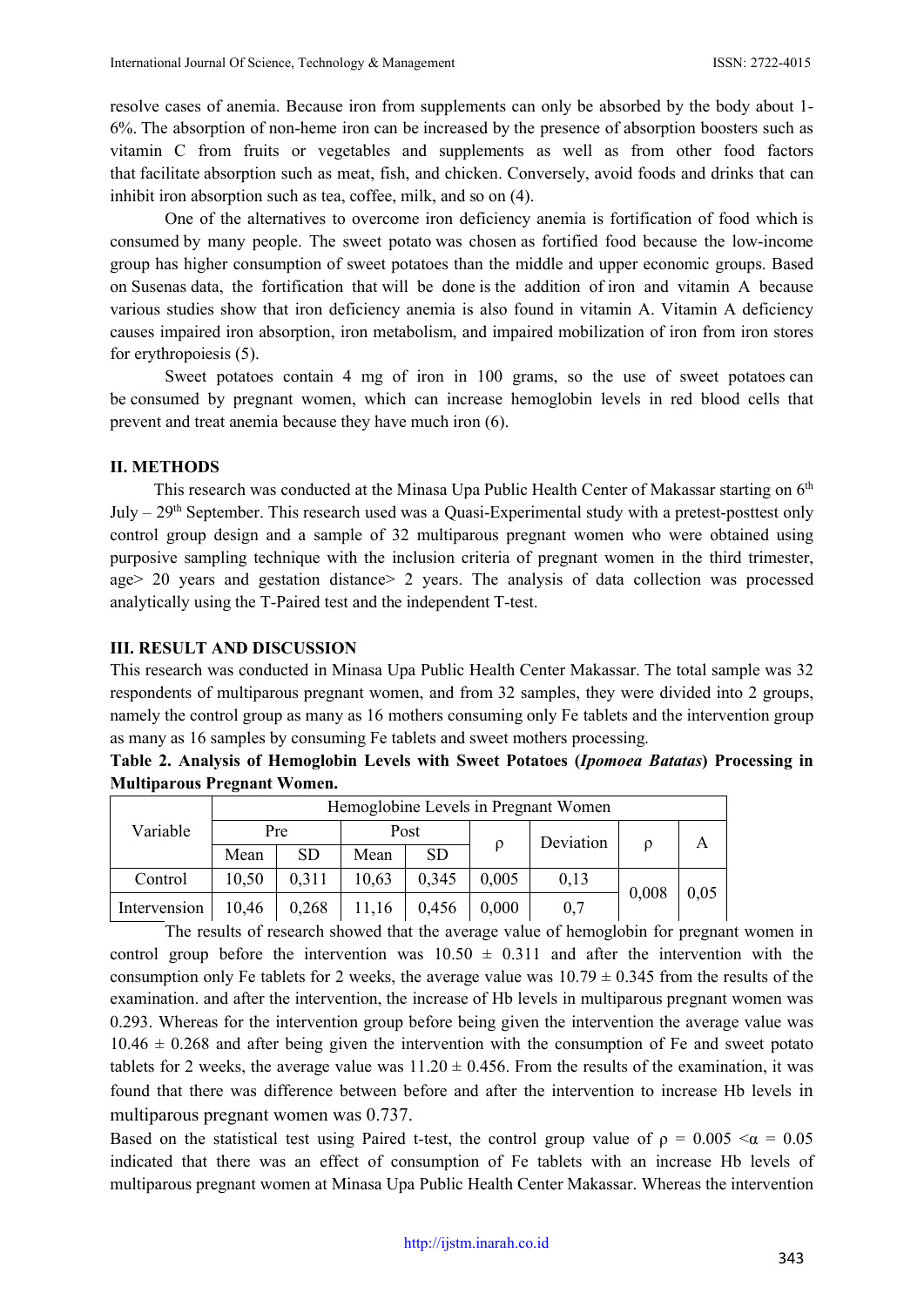group value of  $\rho = 0.000 < \alpha = 0.05$ , which indicated that there was an effect of consumption of Fe tablets and sweet potato with an increase Hb levels of multiparous pregnant women at Minasa Upa Public Health Center Makassar.

From the results of research showed that both control group and the intervention group value  $\rho$  $<\alpha$ , but Those could be seen from the difference value for 2 groups where the difference from the intervention the group was higher than the difference from the control group. So, it can be concluded that giving Fe tablets with sweet potato processing is more effective to accelerate the increase Hb levels of multiparous pregnant women at Manasa Upa Public Health Center of Makassar.

Pregnant women daily iron requirement is different per trimester. There is a decrease in the need for iron due to the absence of menstruation during the first trimester of pregnancy, but there is an increase in demand afterward with the estimated need to increase about 1000 mg during pregnancy, so that the daily need for iron becomes 0.8 mg Fe in the first trimester, 4 to 5 mg in the 2nd trimester, and> 6 mg in the 3rd trimester (8)

Research conducted by Yanuar Eka Pujiatutik, et al (2020) found that the effect of sweet potato biscuits on the increase Hb levels for pregnant women with a significance value of  $\alpha$  <0.05, namely the  $\alpha$  value is 0.007 with hemoglobin levels of pregnant women before being given an average intervention 9.87 and after being given intervention an average of 11.89 (9)

During pregnancy, iron is needed by pregnant women more than when they were not pregnant. The hemodilution process that occurs in pregnant women from 10 weeks of pregnancy and reaches peak at 32–36 weeks of pregnancy, it will increase the nutritional needs of the mother and the fetus, and if the lack of iron intake can cause decrease hemoglobin levels of pregnant women. (7)

Iron for pregnant women is needed to meet basal loss, as well as for more red blood cells formation and the fetus and placenta. As gestational age increases, more iron is needed, thus the risk of iron anemia increases. To prevent this incident, the need for iron tablets must be met. (11)

Prevention and treatment of anemia can be determined by considering the factors that cause it, if the cause is nutritional problems, an assessment of nutritional status is needed to identify the nutrients that play a role in cases of anemia. Nutritional anemia can be caused by a variety of important nutrients in the formation of hemoglobin. Anemia can be caused by lack of iron intake, infection, vitamin A deficiency, folate deficiency, vitamin B12 deficiency, B6 deficiency, and increased needs of women of reproductive age (9)

Pregnant women should be screened at the ANC visit and routinely every trimester (12). Extra iron is required during pregnancy. The need for iron in pregnancy with a single fetus was 200-600 mg to meet the increase in red blood cell mass; 200-370 mg for fetuses depending on birth weight; 150- 200 mg for external loss; 30-170 mg for the umbilical cord and placenta; 90-310 mg to replace blood lost during childbirth, so to overcome this loss, pregnant women need an average of 3.5-4 mg of iron per day. The administration of sweet potatoes in the intervention group showed an average increase in hemoglobin levels because Sweet potato has iron, so it can prevent anemia or blood deficiency. Sweet Potatoes can increase hemoglobin levels because those have an iron content of 4 mg per 100 grams of sweet potatoes. (13)

Sweet potatoes have a high carbohydrate, making them a great source of calories. In addition, the carbohydrate of sweet potatoes is classified as Low Glycemix Index (LGI 54), which is a type of sweet potato carbohydrate if it was consumed, it would not increase blood sugar levels drastically. Therefore, sweet potatoes are very good if consumed by pregnant women with a history of diabetes sufferers (10). Sweet potatoes contain energy (123 kcal), protein (2.7 g), fat (0.79 g), mineral calcium (30 mg), phosphorus (49 mg), iron (4 mg), vitamin B-1 (0.09 mg ), vitamin B-2 (0.32 mg), vitamin C (2-20 mg), and water (68.5%). These results were obtained from conducting research on 100 grams of sweet potatoes, the amount that can be eaten as much as 100% afterwards. (14)